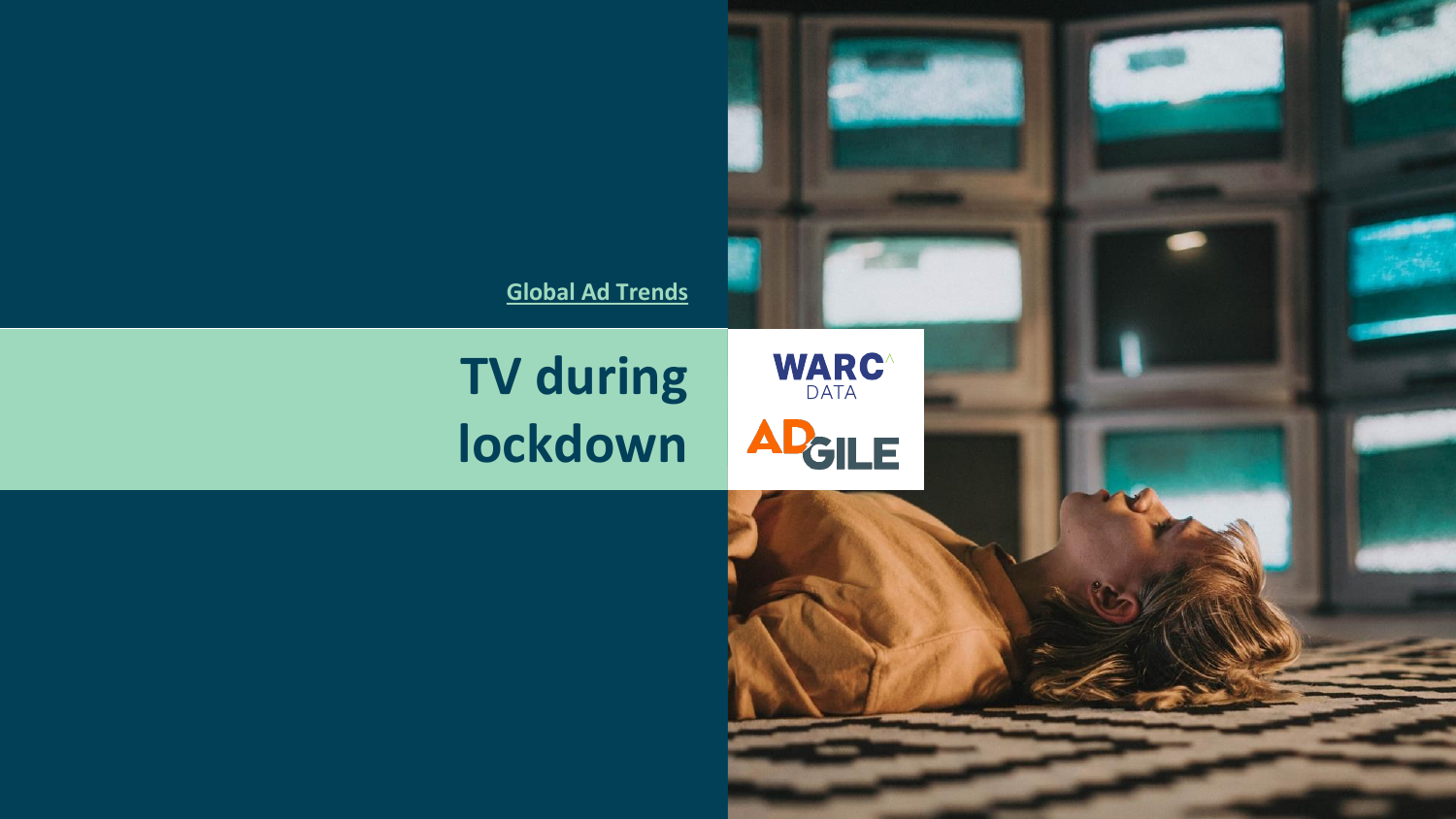

## **Takeaways**

**1. First party data created and supplied by Adgile, exclusively for WARC, show that advertising volume fell 5% as the outbreak took hold last year.** The sharpest reductions in ad volume were recorded within the travel & tourism and media sectors.

**2. The health and beauty sector saw the largest increase in spot volume after the COVID-19 outbreak took hold.** Ad volume within the sector rose 47.2% from pre-COVID levels. Reach peaked during the second wave in July, at 3.6bn, coinciding with an intense increase in spot volume.

**3. Campaigns ran for longer as production was curbed.** The sports & entertainment sector is the only to now run campaigns for a shorter period than before the outbreak, but the difference is slight. FMCG TV campaigns are now over a week longer than before the outbreak.

#### **4. Brand-building made way for product-led creative as the outbreak eased last summer.**

Indeed, just one in five sectors favour a brand-focused TV strategy. The consumer services sector is a clear outlier; here four-fifths of TV creative has the brand as the most dominant feature.

**5. Retailers, usually value-led, pivoted to brand-building during the coronavirus outbreak.** Brand-led content reached 30% of retail spots between April and August last year, up from a quarter (23%) between September and December 2019.

**6. FMCG advertisers were quick to launch new products.** Before the outbreak, just 2.2% of the sector's TV creative included a product launch – this leapt to 15.4% during the outbreak.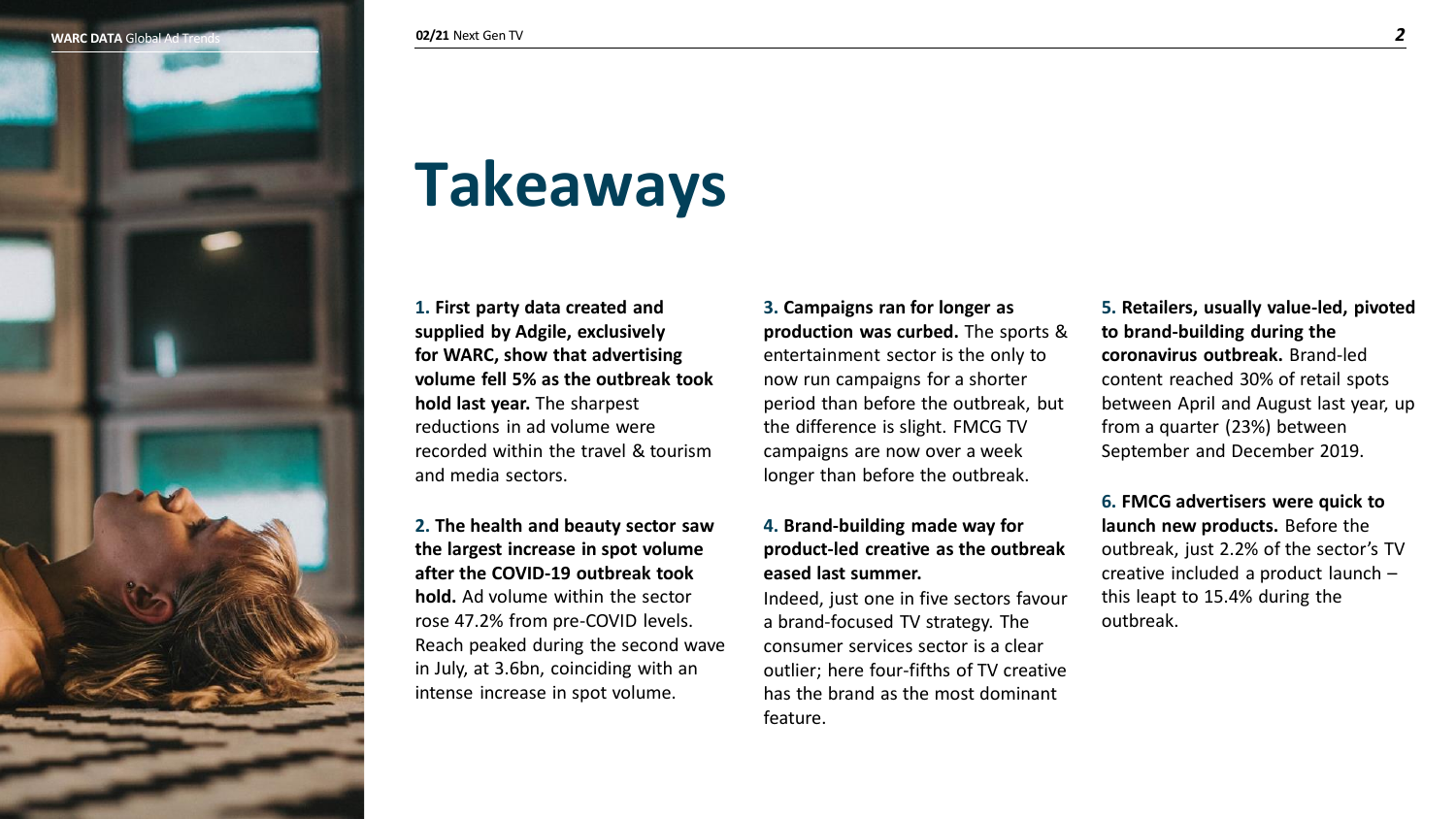#### **Spot volume fell 5% as the outbreak took hold**

1.23m spots were measured in April 2020, down by 4.5% from March and 11.2% from January. As brands withdrew, CPMs fell by 4.9%, per the WFA's agency consensus of cost inflation.

The health and beauty sector saw the largest increase in spot volume, rising 47.2% between the pre-COVID period (09/19 to 02/20) and the outbreak (03/20 to 09/20). Finance and food brands increased volumes by over a third during this time.

The spot volume among media brands collapsed from a previous high – by the last three months of 2020 it was still at about half its pre-COVID level. There was no notable change in the number of active brands for most categories, suggesting there were few new entrants.

### *Australia, Monthly spot volume by category*

-Health and Beauty **Financial Services Food and Beverage Food and Beverage** Aledia



**Note:**Number of unique (in time, region, and channel) individual spots aired. **SOURCE:** Adgile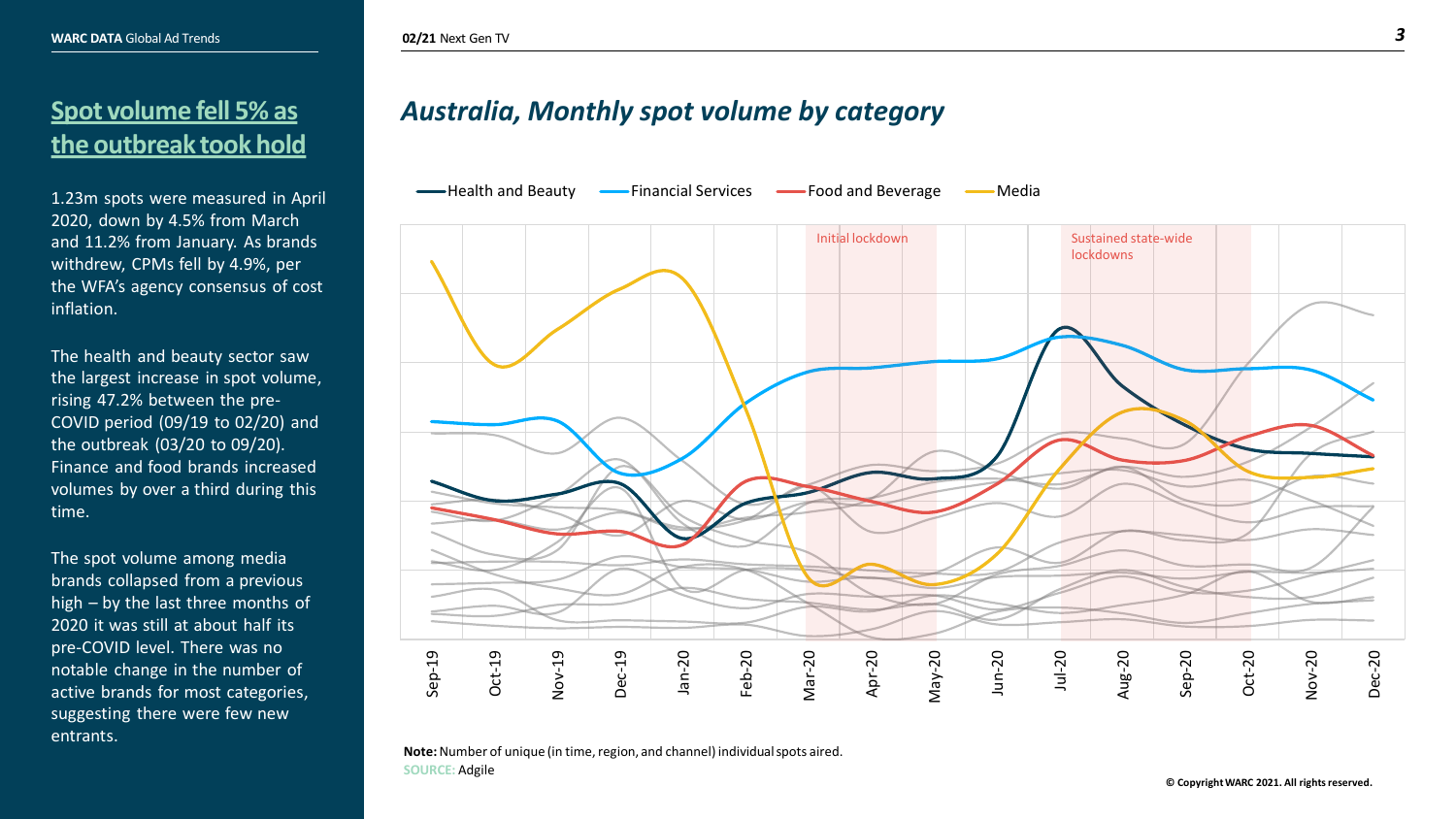#### **Retail, fashion and tech ads intensified ahead of Christmas**

Ad volume within the retail sector was severely reduced during the first half of the year when compared to the pre-outbreak period, a reflection of the impact lockdown measures were having on physical stores.

Retail's messaging intensified in the run up to Christmas, however, while data also show a pivot towards brand-building following the outbreak.

Advertising activity within the gambling sector was seen to peak in October, coinciding with the Spring Racing Carnival.

A sharp reduction in ad volume was recorded within the travel & tourism and media sectors, the latter perhaps hindered by a lack of cinematic releases last year.

### *Australia, Monthly spot volume by category, Index*

|                                  | $Jan-20$ | Feb-20 | Mar-20 | Apr-20 | May-20 | $Jun-20$ | $Jul-20$ | Aug-20 | Sep-20 | $Oct-20$ | <b>Nov-20</b> |     | Dec-20 Post-outbreak average |
|----------------------------------|----------|--------|--------|--------|--------|----------|----------|--------|--------|----------|---------------|-----|------------------------------|
| <b>Food and Beverage</b>         | 79       | 132    | 128    | 115    | 106    | 130      | 167      | 150    | 150    | 170      | 179           | 154 | 145                          |
| <b>Health and Beauty</b>         | 72       | 98     | 106    | 120    | 115    | 131      | 223      | 182    | 154    | 137      | 134           | 131 | 143                          |
| <b>Wagering and Gambling</b>     | 65       | 61     | 119    | 101    | 159    | 131      | 96       | 125    | 163    | 248      | 136           | 153 | 143                          |
| <b>Financial Services</b>        | 88       | 115    | 130    | 132    | 135    | 136      | 147      | 143    | 131    | 132      | 131           | 116 | 133                          |
| Technology                       | 89       | 72     | 105    | 109    | 121    | 124      | 119      | 133    | 125    | 137      | 163           | 197 | 133                          |
| Government or Organisations      | 93       | 104    | 109    | 120    | 160    | 144      | 129      | 147    | 119    | 116      | 139           | 133 | 132                          |
| Fashion                          | 114      | 80     | 116    | 109    | 112    | 77       | 119      | 161    | 121    | 124      | 163           | 202 | 130                          |
| Fast Moving Consumer Goods       | 146      | 115    | 104    | 84     | 100    | 56       | 142      | 197    | 148    | 120      | 121           | 175 | 125                          |
| Retail                           | 59       | 81     | 81     | 71     | 77     | 107      | 89       | 126    | 115    | 123      | 215           | 241 | 124                          |
| Home and Garden                  | 95       | 72     | 82     | 92     | 89     | 93       | 109      | 107    | 104    | 146      | 177           | 172 | 117                          |
| <b>Consumer Services</b>         | 104      | 98     | 95     | 90     | 86     | 87       | 126      | 141    | 135    | 129      | 143           | 136 | 117                          |
| <b>Property and Construction</b> | 109      | 94     | 108    | 105    | 116    | 124      | 131      | 133    | 120    | 125      | 109           | 89  | 116                          |
| Education                        | 85       | 108    | 26     | 74     | 205    | 110      | 125      | 147    | 95     | 98       | 142           | 137 | 116                          |
| Automotive & Boating             | 87       | 92     | 119    | 83     | 94     | 105      | 95       | 120    | 104    | 91       | 102           | 103 | 102                          |
| <b>Restaurants and Fast Food</b> | 109      | 106    | 87     | 94     | 78     | 94       | 97       | 101    | 92     | 102      | 101           | 107 | 95                           |
| Sport and Entertainment          | 109      | 88     | 77     | 40     | 31     | 58       | 65       | 79     | 65     | 66       | 63            | 118 | 66                           |
| Media                            | 114      | 73     | 20     | 24     | 17     | 27       | 54       | 72     | 69     | 53       | 51            | 54  | 44                           |
| <b>Travel and Tourism</b>        | 111      | 106    | 55     | 3      | 9      | 42       | 49       | 40     | 25     | 40       | 54            | 60  | 38                           |

**Note:**Number of unique (in time, region, and channel) individual spots aired, indexed against average recorded during 'pre-outbreak' period of September 2019 to February 2020. **SOURCE:** Adgile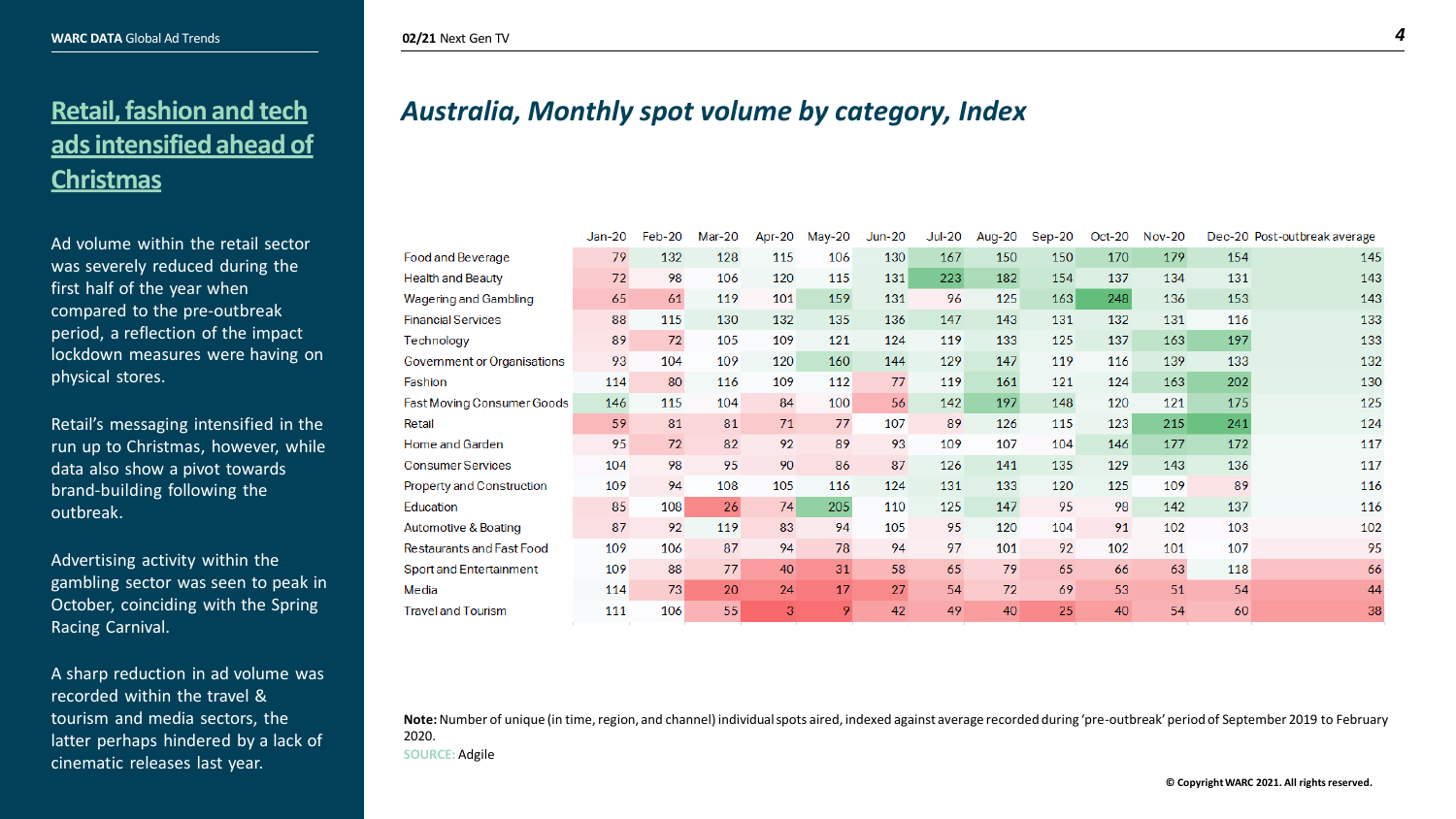#### **Exposure to health and beauty advertising peaked in second wave**

The property & construction sector witnessed the largest number of active brands on average throughout 2020 as a whole, but the financial services industry recorded the highest number of active brands during the first wave of the coronavirus outbreak (March to May 2020).

Financial services also led in terms of total TV audience at this time, reaching a peak of 2.9bn during May. The health & beauty sector then recorded the largest audience in the second wave, peaking at 3.6bn in July. This coincided with an intense rise in ad volume (see previous page). Finally, the food & beverage sector recorded the greatest reach from October.

#### *Australia, Audience per industry in 2020, Millions*

Financial Services **Food and Beverage** Health and Beauty



**SOURCE:** Adgile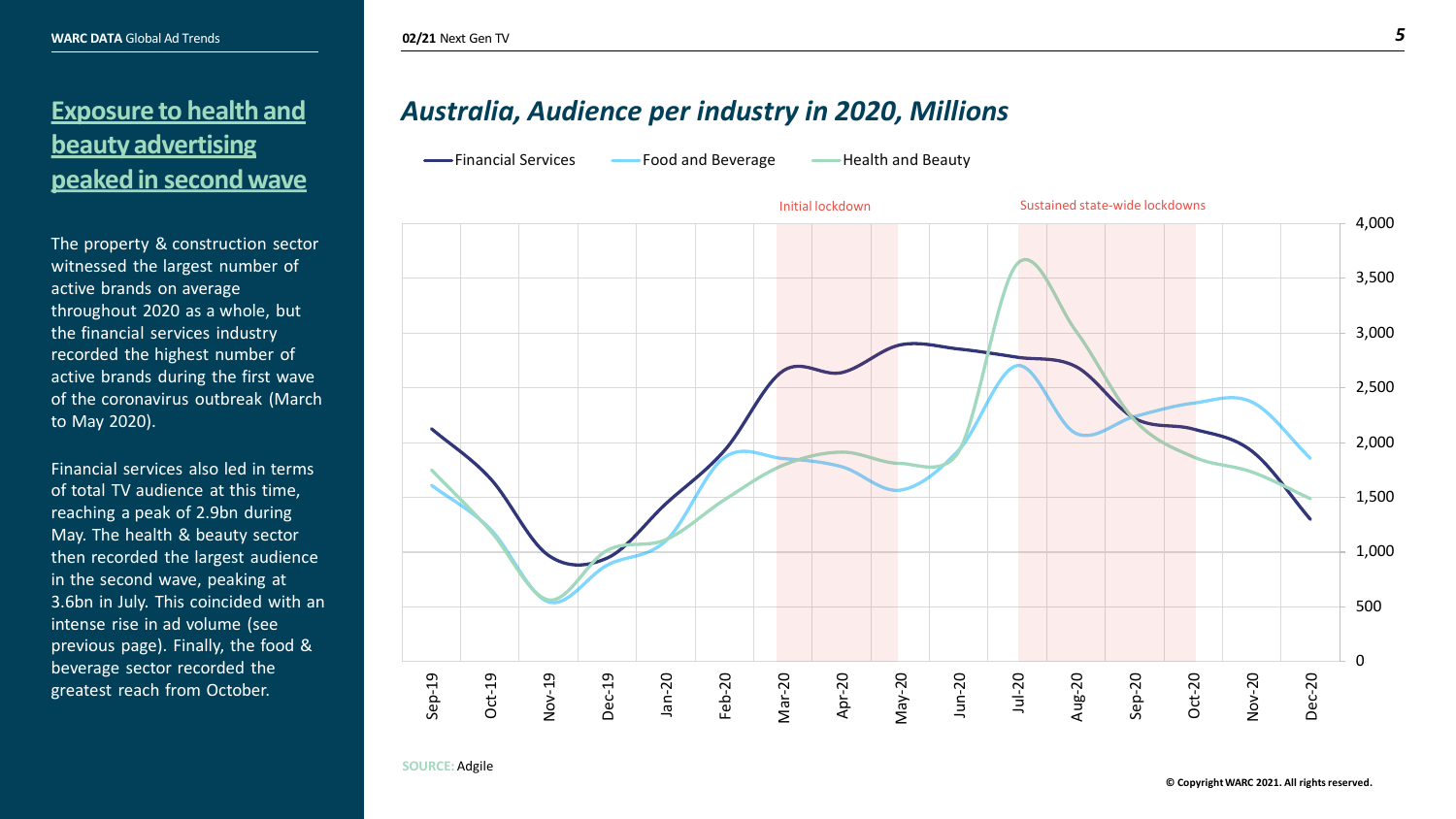#### **Viewers flocked to news programming during the outbreak**

News and current affairs is the most popular programme type across all industries with the exception of FMCG, which favours spot buys during movies and morning shows.

Children's programming, drama and male interest shows all drew above-industry average spot volumes but below-industry average audiences – a reflection of the specialist nature of the content.

Food programming also shows a larger-than-average gap between audiences and spot volume, one which was seen to spike between August and October during the second phase of lockdowns.

#### *Australia, Audience versus spot volume by programme type in 2020, Millions*

| <b>Audience</b>  |                                 | Spot volume              |
|------------------|---------------------------------|--------------------------|
|                  | Travel                          |                          |
|                  | <b>Talk Show</b>                |                          |
|                  | Sport                           |                          |
| l II             | Social and Political            |                          |
|                  | Soap                            | $\sim 100$               |
|                  | Show                            | <b>The State</b>         |
|                  | Religious                       |                          |
|                  | Reality                         |                          |
|                  | <b>News and Current Affairs</b> |                          |
|                  | Music and Dance                 |                          |
|                  | Music                           | П                        |
|                  | Movie                           |                          |
|                  | <b>Morning Show</b>             |                          |
|                  | Male Interest                   |                          |
|                  | Live Event                      |                          |
|                  | Leisure and Hobbies             | <b>Contract Contract</b> |
| П                | Home Shopping                   | <b>The Company</b>       |
|                  | Home and Garden                 |                          |
|                  | Game Show                       |                          |
|                  | Food                            |                          |
| П                | Fishing & Outdoors              | <b>Contract Contract</b> |
|                  | Female Interest                 | <b>Contract Contract</b> |
|                  | <b>Education and Science</b>    |                          |
|                  | Drama                           |                          |
|                  | Documentary                     |                          |
|                  | Crime                           |                          |
|                  | Comedy                          |                          |
| <b>The State</b> | Children Programmes             |                          |
|                  | <b>Business</b>                 |                          |
|                  | Art and Culture                 |                          |
|                  | Action                          |                          |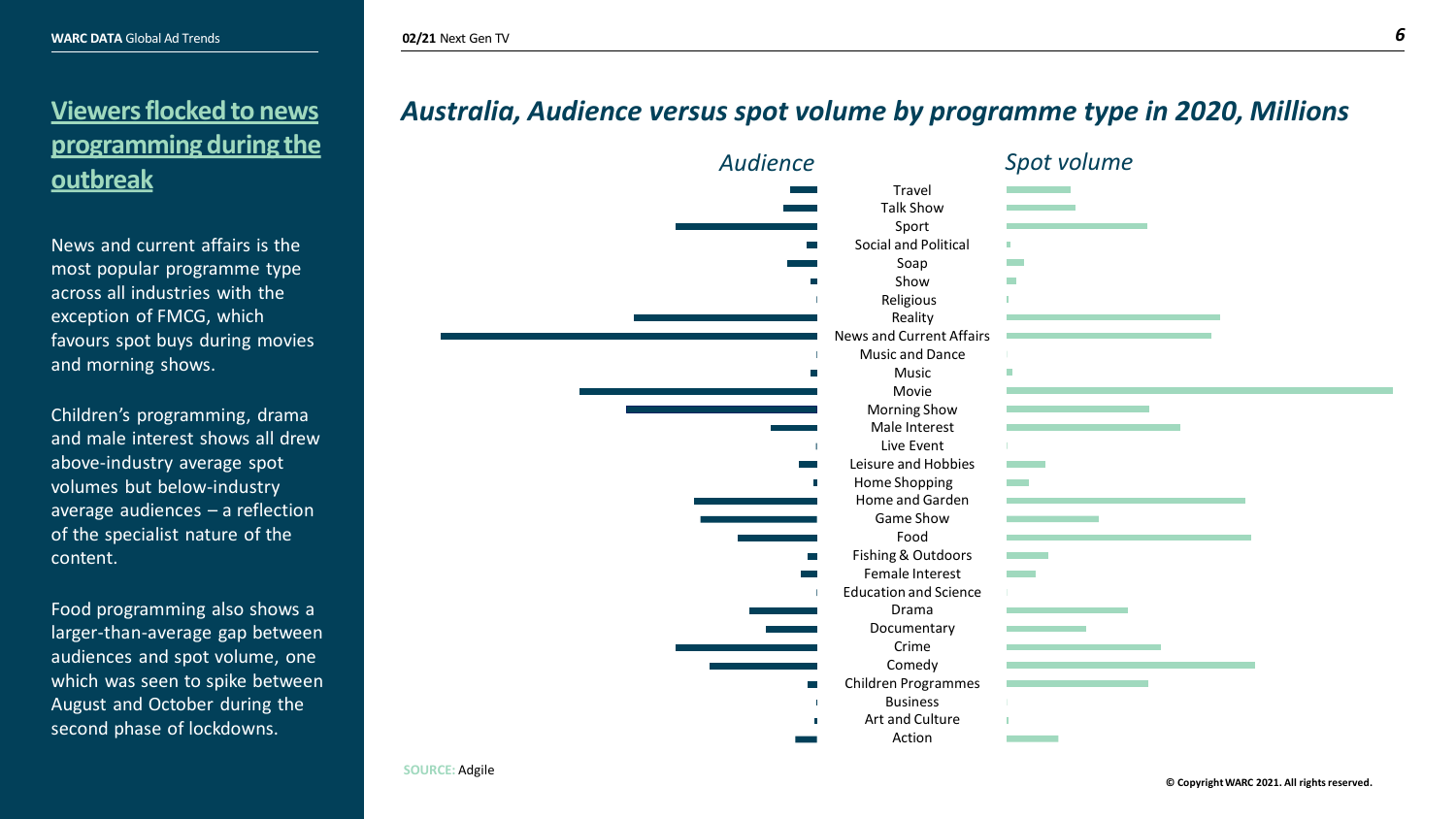#### **The gap between main and secondary TV channels is narrow in certain sectors**

Main channels (on the Seven, Nine and Ten networks) attracted roughly two-thirds of the total TV audience across all sectors in 2020.

The split between main and secondary channels varies greatly, however, and this is most notable within the consumer services, fashion and media industries. In each of these cases, the audiences from secondary channels surpassed those of the main channels at least once.

This shows how optimal reach can be maintained through a combination of mass-reach and specialist programming.

#### *Australia, Share of audience by channel type*

-Main -Secondary

#### *All industries Media*



#### *Consumer services Fashion*







**SOURCE:** Adgile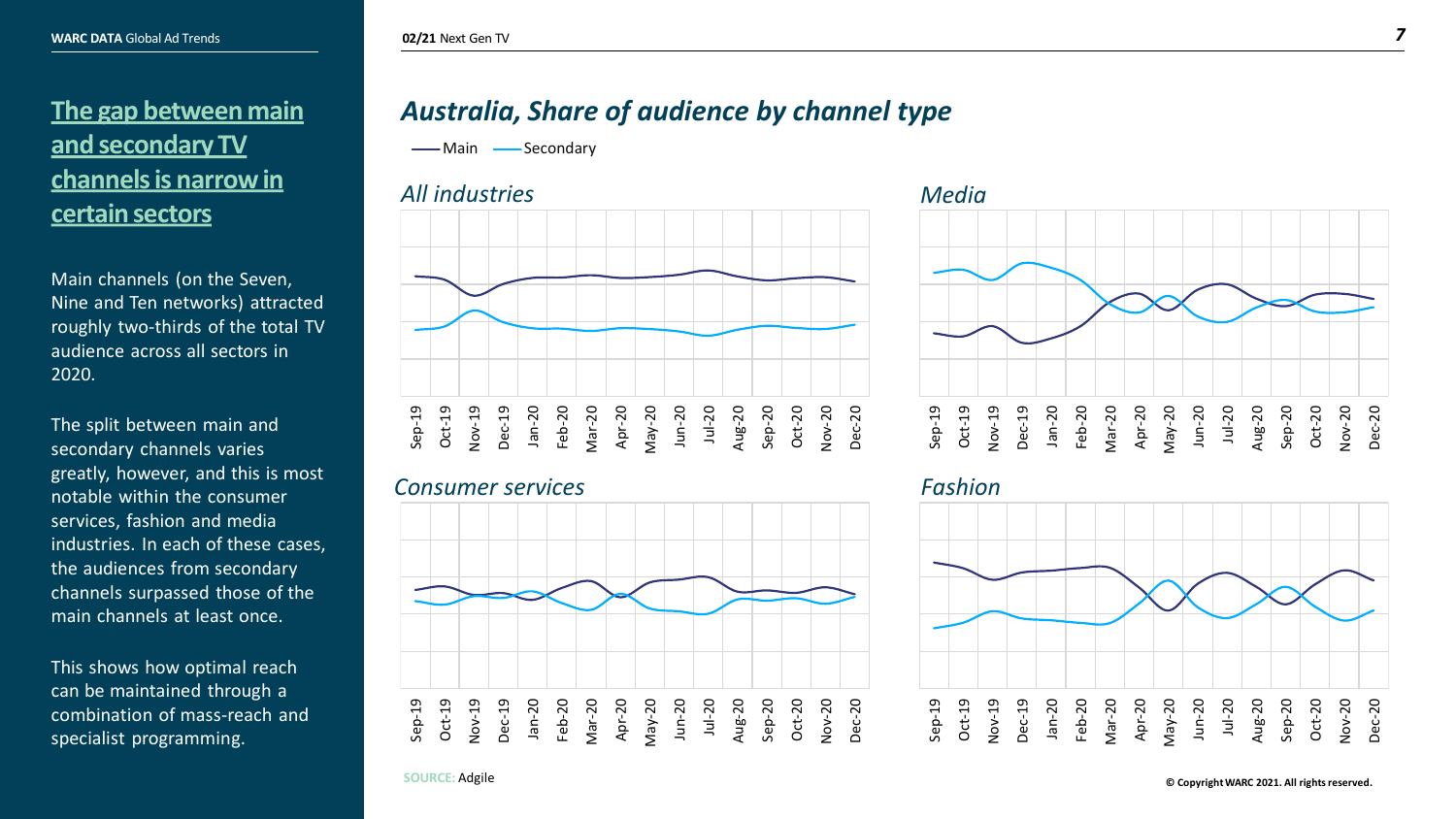#### **Campaigns ran for longer as production was curbed**

Across all 18 product categories tracked, the average campaign length increased from 15 days before the outbreak to 18 days during the months in which Australia was impacted most (March to September 2020).

Campaign duration then fell back from October within half of the sectors monitored. This may speak to the problems inherent to producing spots while social distancing measures were in place, with existing creative instead being used for longer.

The sports & entertainment sector is the only one to now run campaigns for a shorter period than before the outbreak, but the difference is slight. FMCG TV campaigns are now over a week longer, however.

#### *Australia, Average TV campaign length (days) by category*

**Pre-outbreak During outbreak Post-outbreak** 



**Note:** Pre-outbreak is Sep 2019 to Feb 2020, during outbreak is Mar 2020 to Sep 2020, post-outbreak is Oct 2020 to Dec 2020. **SOURCE:** Adgile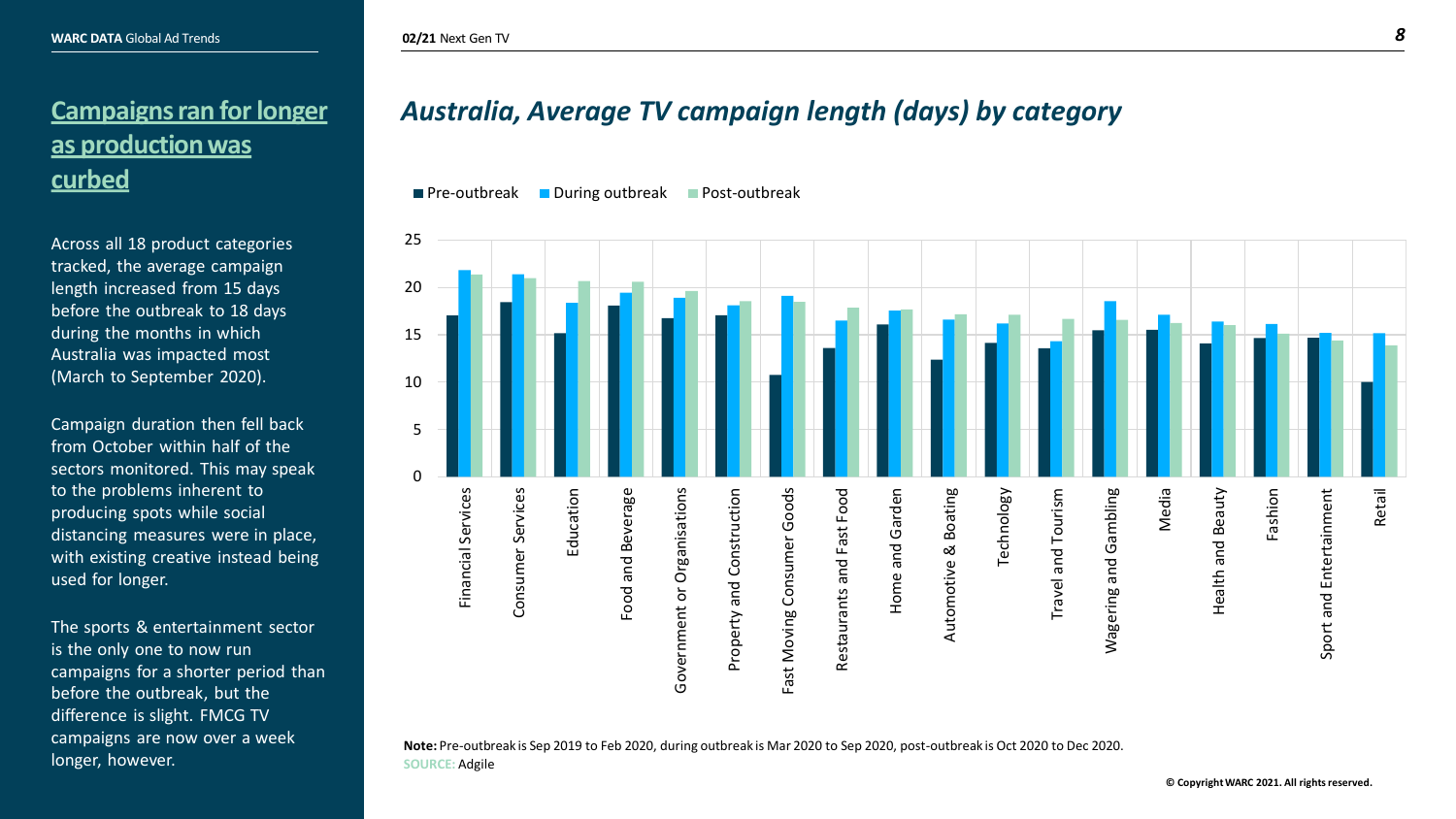#### **Brand-building made way for product-led creative last summer**

Brand-building strategies were prevalent during the final few months of 2019, but their adoption fell back notably in the final months of 2020 during the Australian summer, aside the easing of lockdown conditions.

The adoption of brand-building messaging as a share of all TV creative held at approximately a third throughout the outbreak. Telco Optus focused their creative towards a [clear aim](https://www.warc.com/newsandopinion/opinion/optus-melissa-hopkins-on-marketings-renewed-power-share-of-search-and-rebranding-during-covid-19/3938) of building brand love, for example.

After a period of stability, brand-led strategies then fell by seven percentage points in September 2020 compared to a year earlier. The rate eased further  $-$  to 28%  $$ for the remainder of the year, coinciding with an uptick in the share of product-led campaigns.

#### *Australia, % share of TV creative utilising strategy*

-Brand - Product - Value



**Note:** Brand strategy is when brand is most dominant feature in creative, product strategy when product is featured without price or sale message, value strategy when a value message, for example around price, is present. **SOURCE:** Adgile

 $©$  Copyright WARC 2021. All rights reserved.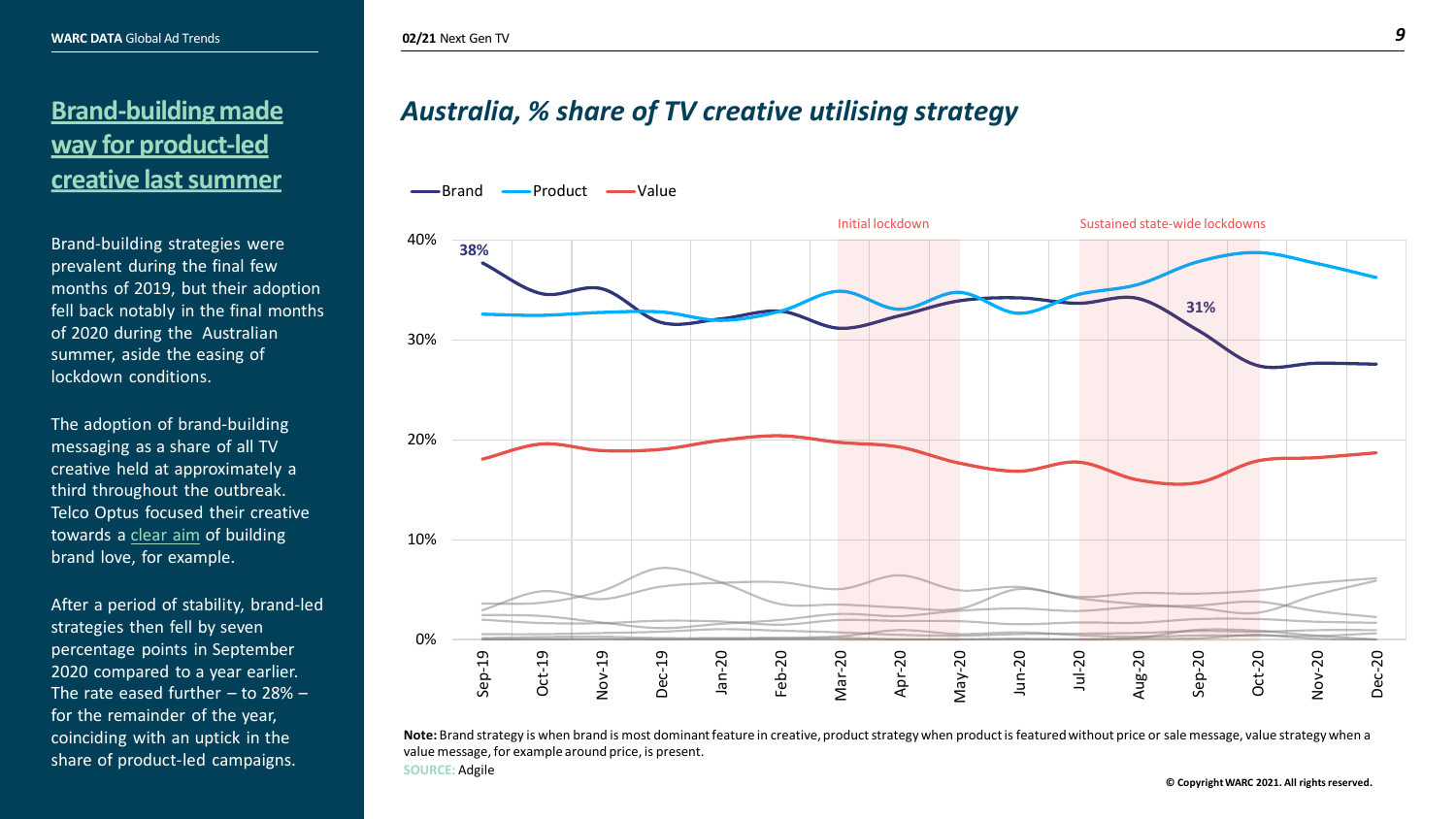#### **02/21** Next Gen TV *10*

#### **Just one in five sectors favour a brand-focused TV strategy**

While the proportion of brandbuilding campaigns held at approximately a third during the outbreak, most sectors were seen to be below this level. The consumer services sector is a clear outlier, though – four-fifths of TV creative had the brand as the most dominant feature since the outbreak began in Australia.

A product-led strategy was instead the most common for half of the categories analysed. This was particularly true among the FMCG and food & beverage sectors, though both were seen to put a greater emphasis than usual on brand-building during the pandemic's worst months.

#### *Australia, % share of TV creative using strategy*

■ Brand ■ Product ■ Value ■ Other



 $\odot$  Copyright WARC 2021. All rights reserved. **Note:** Brand strategy is when brand is most dominant feature in creative, product strategy when product is featured without price or sale message, value strategy when a value message, for example around price, is present. Average between March and December 2020. Dashed line denotes 2020 average for brand-building creative. **SOURCE:** Adgile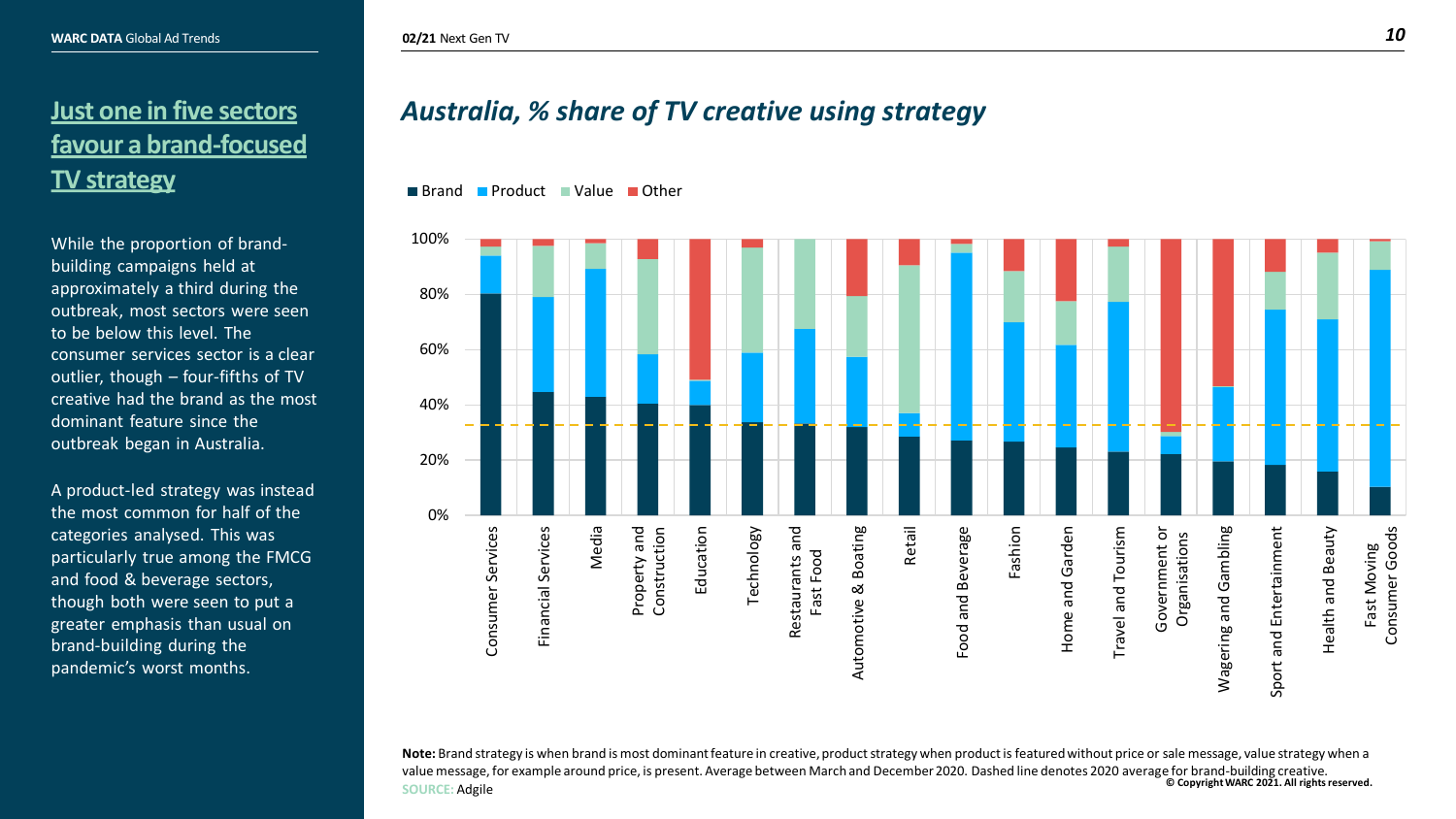## **Retailers have pivoted to brand-building since COVID-19**

The retail sector often places valueoriented messaging at the centre of its creative, but is now seen to be including more brand messaging since the start of the pandemic. Brand-led content reached 30% of retail spots between April and August last year, up from a quarter (23%) between September and December 2019.

This coincided with a drop in valueled content within the retail sector, down from 57% in September-December 2019 to 52% in April-August 2020.

Some of this can be explained by the heightened emphasis on sales during the Christmas period, but the increase in brand-building exercises were still higher than a year earlier come December 2020.



**02/21** Next Gen TV *11*

*Australia, Share of version strategies adopted in each industry*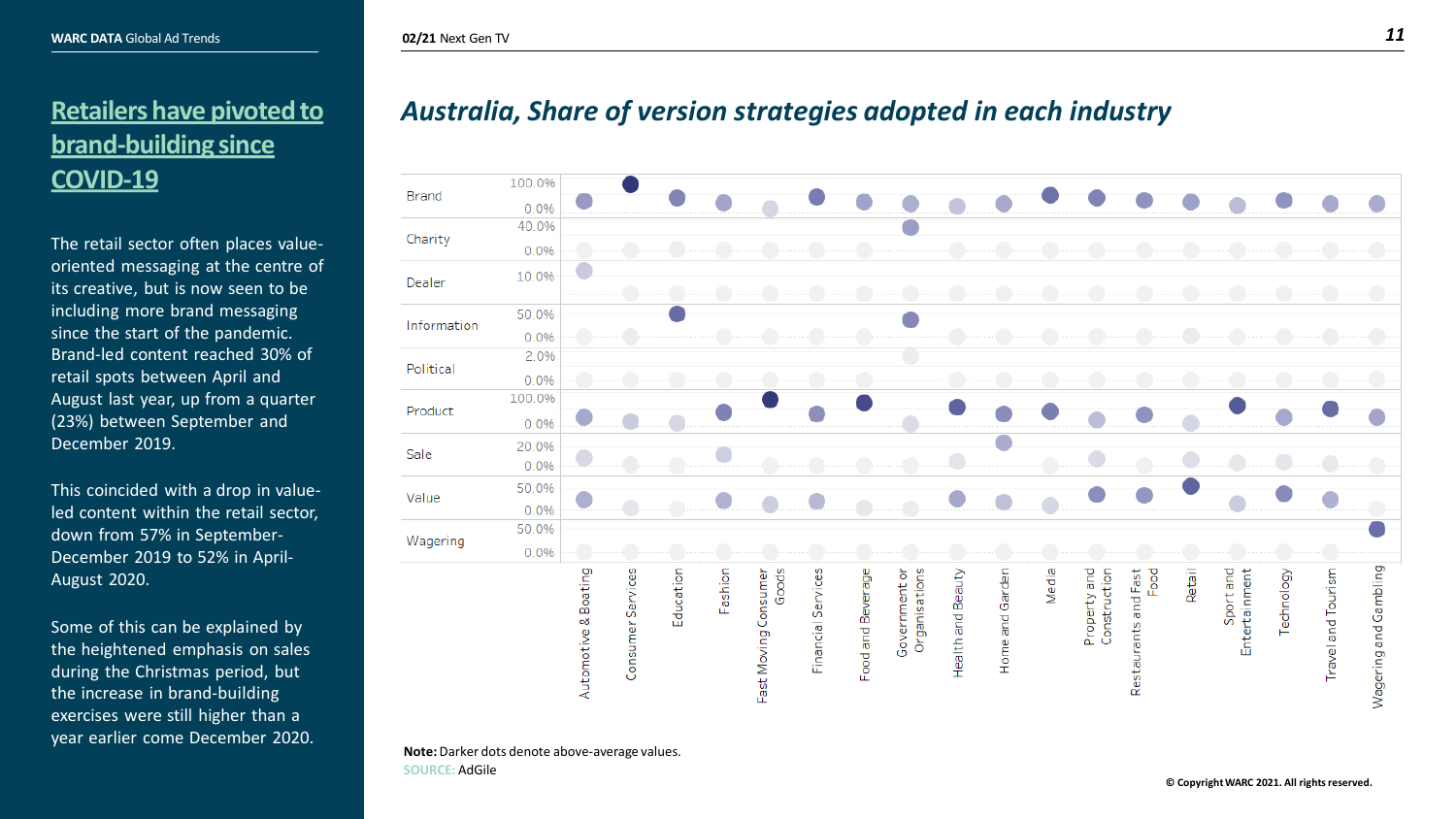#### **FMCG advertisers were quick to launch new products via TV**

The coronavirus pandemic disrupted most companies' plans for 2020, though FMCG brands were quick to react and launch new products. Before the outbreak, just 2.2% of the sector's TV creative included a product launch – this leapt to 15.4% during the outbreak.

This is most likely in response to the [higher consumer demand](https://lp.warc.com/marketers-toolkit-2021-download.html) for health and hygiene products, as related categories like food & beverage did not record a similar uptick.

#### *Australia, % share of TV creative that included a product launch*

**Pre-outbreak During outbreak Post-outbreak** 



**Note:** Pre-outbreak is Sep 2019 to Feb 2020, during outbreak is Mar 2020 to Sep 2020, post-outbreak is Oct 2020 to Dec 2020. Only categories with at least 1.0% of creative including a product launch post-outbreak displayed.

**SOURCE:** AdGile

 $©$  Copyright WARC 2021. All rights reserved.